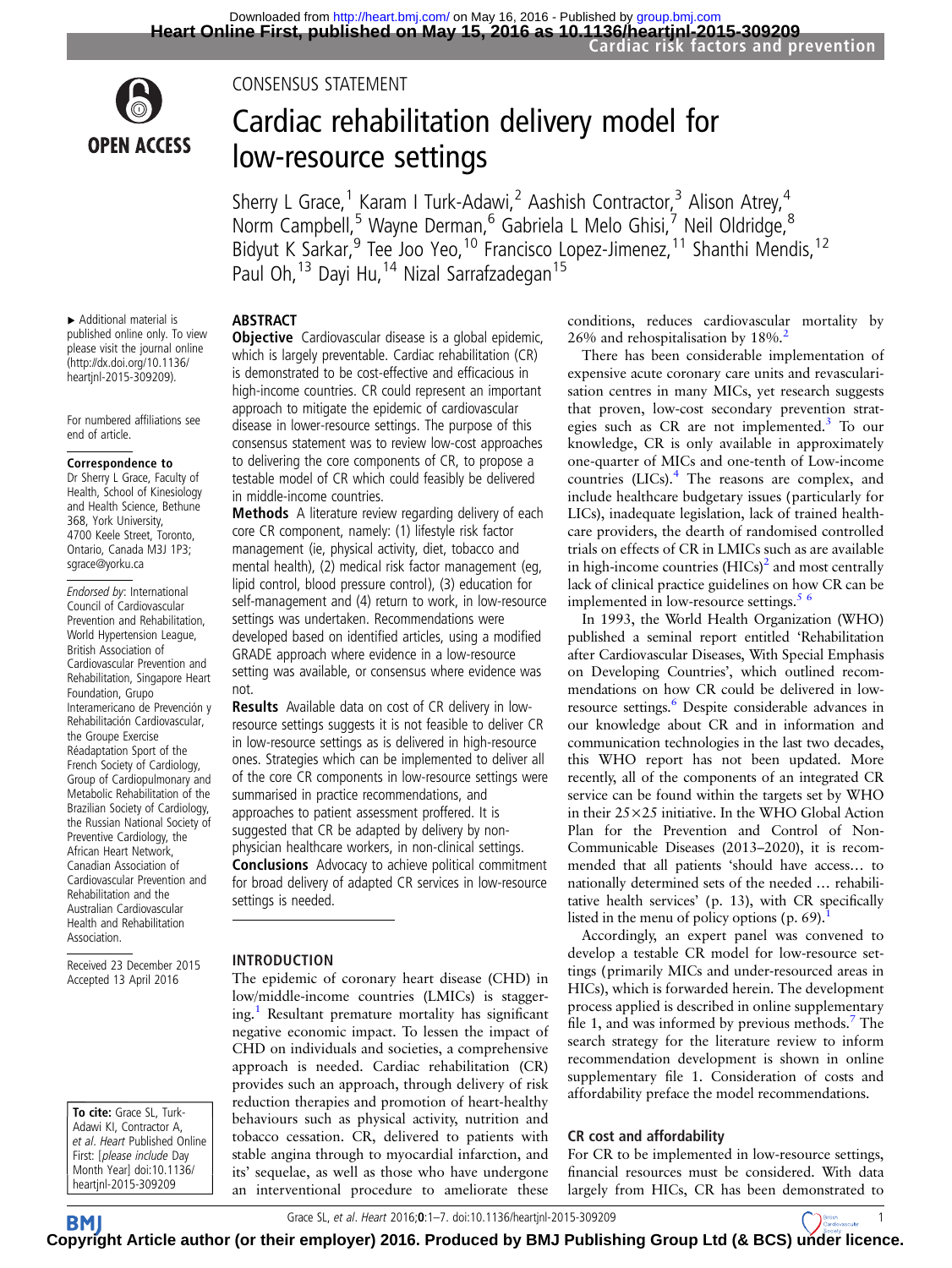be both effective and cost-effective.<sup>8</sup> <sup>9</sup> But what about other resource settings? In 2013, health expenditures accounted for 11.9% of gross domestic product in HICs but only 5.8% in MICs and 6.4% in LICs; in the same year, per capita health expenditures in low-income countries were US\$37 (hence these countries are not a focus for the recommendations herein) and US\$256 in MICs.

A recent publication has examined the costs and costeffectiveness of CR in MICs suggesting that, as of 2015, there have been three publications with CR cost data, all from seven Latin American MICs, with another two publications from Latin American upper-MICs on the cost-effectiveness of  $CR$ .<sup>[10](#page-6-0)</sup> With CR programmes based on the typical supervised CR model in the USA (three times per week with telemetry; please note CR models delivered in other HICs, however, cost less), the mean 3-month CR programme cost data for the seven Latin American MICs was approximately US\$360 to the public healthcare system. The cost-effectiveness of CR was estimated to be US \$18 050 per life-year gained and US\$22 560 per quality-adjusted life-year in Brazil and US\$3156 per life-year gained and US\$998 per quality-adjusted life-year in Colombia. According to the  $WHO<sub>11</sub><sup>11</sup> CR$  $WHO<sub>11</sub><sup>11</sup> CR$  $WHO<sub>11</sub><sup>11</sup> CR$  in Brazil can be considered cost-effective at between one and three times the gross domestic product (US\$11 200 in 2013) and highly cost-effective in Colombia at less than gross domestic product (US\$7830 in 2013).

While CR may be considered cost-effective in the two Latin American upper-MICs, the mean cost for a 3-month USA-model CR programme to the public healthcare system in the seven MICs of approximately US\$360 is 61% of the 2013 mean healthcare expenditure of US\$590 in the same seven coun-tries.<sup>[10 12](#page-6-0)</sup> For this reason, it is imperative that a lower-cost approach to CR be developed, implemented and tested, as is outlined below.

# LOW-RESOURCE CR MODEL

The core components of CR have been established by the major CR associations from HICs, namely the American,  $^{13}$  $^{13}$  $^{13}$  Australian,  $^{14}$ British,<sup>[15](#page-6-0)</sup> Canadian<sup>16</sup> and European associations.<sup>[17](#page-6-0)</sup> These core components have also been agreed-upon in the International Council of Cardiovascular Prevention and Rehabilitation (ICCPR) charter, which has also been endorsed by CR associations in LMICs.<sup>[18](#page-6-0)</sup> Herein each of the following common core components has been adapted for the MIC setting: (1) assessment, (2) lifestyle risk factor management (ie, physical activity, diet, tobacco and mental health), (3) medical risk factor management (eg, lipid control, blood pressure (BP) control), (4) education for selfmanagement and (5) return to work.

It must be conceded that delivery of CR in high-resource settings does not always include all of the recommended components, and access remains low. Moreover, despite evidence of the efficacy of CR delivered in non-hospital settings, it is most-often delivered in these expensive settings.[19](#page-6-0) Herein we provide realistic guidance on minimum standards for CR delivery in low-resource settings. These recommendations are forwarded in the spirit that CR champions start small with resources, financial and otherwise, at hand. We should strive to establish programmes where possible, and then build in additional CR components as possible. These programmes must be sensitive to the health literacy, gender, religious and cultural context in which they are embedded.

The CR programme should commence with a comprehensive assessment. It is recommended that the style of the assessment be consistent with motivational interviewing. $20$  Specifically, the assessment should be patient-centred and goal-oriented. Each of

the following elements should be considered in the intake assessment: physical activity, diet, tobacco consumption, overweight/obesity, CHD knowledge, depression, return to work, lipids, BP, medications and diabetes. At the completion of the comprehensive formal assessment, documentation should be made of the findings. The client and the CR provider should discuss a plan of treatment accordingly.

Recommendations for delivering each of the core components are shown in [table 1.](#page-2-0) While each core component is addressed separately, it is conceived that the lifestyle and behaviour elements weave consistently across all the recommendations, and should be applied in a patient-centred manner. Secondary prevention including BP and cholesterol management, and prescription of cardioprotective medication where available, also forms an integral part of the model. Given the centrality of exercise to CR, more detail regarding delivering this component in lowresource settings is outlined below.

# Physical activity

The benefits of regular exercise in patients with CHD have been well established in both well-resourced and low-resource set-tings.<sup>[2 21](#page-6-0)</sup> There is a strong positive effect of physical exercise training on the pathogenesis of CHD, symptoms specific to the pathology, physical fitness and strength and quality of life. Accordingly, programmes of exercise should, wherever feasible, be offered to all subjects recovering from major CHD events.<sup>[22](#page-6-0)</sup>

#### Stratification of patient risk for an adverse event during exercise

There are few contraindications to participation in some form of regular physical exercise. It is important to appreciate that patients at both ends of the functional spectrum will present for CR. Some will be able to perform exercise without adverse consequences (low-risk patients) and others will have very limited exercise capacity, active ischaemia, acute heart failure, significant arrhythmia or ventricular dysfunction (high-risk). Thus, the process of risk stratification is important.<sup>[13](#page-6-0)</sup> The application of a process of risk stratification can guide the exercise intensity and duration, and the appropriate facility type and nature of health professional to supervise the exercise. The intensity of activity at which a cardiac event is likely to occur should be appropriately explained to the patient.

There is evidence that low-risk individuals can safely exercise without medical supervision and safely and promptly return to preillness activities including work. Medical supervision is suggested for high-risk patients (eg, those with exercise-induced myocardial ischaemia with possible ST segment depression and/ or angina pectoris and those with left ventricular ejection fraction  $\leq 30\%$  or ventricular arrhythmia).<sup>[13](#page-6-0)</sup> Wherever possible, high-risk cardiac patients should be supervised during moderate exercise by a healthcare provider skilled in management of emergency cardiac events and principles of exercise prescription and patient monitoring in disease states. However, this is not possible in all settings.

#### Exercise equipment

The practicalities and realities of providing comprehensive CR including exercise in low-resource settings can be challenging, and require clever usage of existing resources, which can be modified. Equipment for exercise provision and monitoring may be minimal in low-resource settings providing further challenge. Exercise equipment can be costly and also requires maintenance. Furthermore, training of necessary personnel is required to prescribe exercise to patients with the use of advanced equipment. Therefore, in low-resource settings, non-equipment based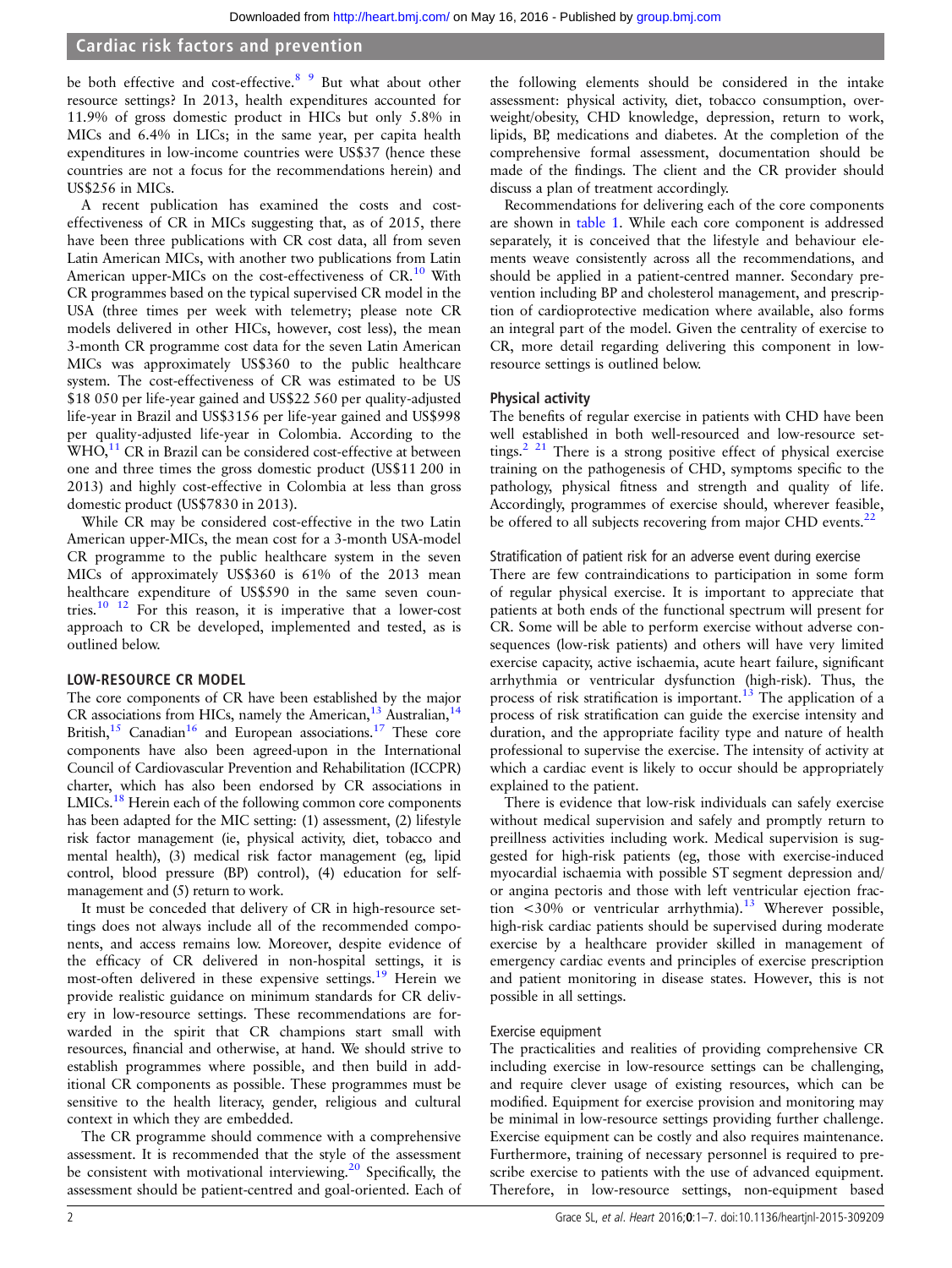<span id="page-2-0"></span>

| Table 1 Intervention recommendations for delivery of the core components of CR in low-resource settings, with level of evidence |                                                                                                                                                                                                                                                                                                                                                                                                                                                                                                                                                                                                                                                                                                  |                                                                 |  |
|---------------------------------------------------------------------------------------------------------------------------------|--------------------------------------------------------------------------------------------------------------------------------------------------------------------------------------------------------------------------------------------------------------------------------------------------------------------------------------------------------------------------------------------------------------------------------------------------------------------------------------------------------------------------------------------------------------------------------------------------------------------------------------------------------------------------------------------------|-----------------------------------------------------------------|--|
| Core component                                                                                                                  | Recommendation                                                                                                                                                                                                                                                                                                                                                                                                                                                                                                                                                                                                                                                                                   | Level of evidence*                                              |  |
| 1. Exercise                                                                                                                     | 1a. Programmes of exercise should, wherever feasible, be offered to all subjects recovering from major CHD<br>events. <sup>W1-w11</sup>                                                                                                                                                                                                                                                                                                                                                                                                                                                                                                                                                          | LMICs-low quality of<br>evidence                                |  |
|                                                                                                                                 | 1b. The frequency goal should be to conduct exercise training on at least 3 days but preferably on most days of<br>the week.                                                                                                                                                                                                                                                                                                                                                                                                                                                                                                                                                                     | Consensus based                                                 |  |
|                                                                                                                                 | 1c. If an exercise ECG has been conducted prior to exercise, the heart rate during exercise should be kept below<br>the symptomatic threshold. If no exercise ECG has been possible then the presence of chest pain induced by<br>exercise and relieved by rest or nitroglycerin warrants evaluation prior to initiating exercise at intensities at or<br>above this intensity. Without an exercise ECG, the recommended exercise training intensity should be in the light<br>and moderate ranges.                                                                                                                                                                                              | Consensus based                                                 |  |
|                                                                                                                                 | 1d. The duration of aerobic exercise training would depend on the patient's initial functional capacity and<br>progression in the programme and might start with a 10 min bout of aerobic exercise and gradually progress to<br>60 min per session at a rate of about 10%-20% in duration per week. Warm-up and cool-down activities would<br>precede and follow the aerobic exercise bout.                                                                                                                                                                                                                                                                                                      | Consensus based                                                 |  |
|                                                                                                                                 | 1e. Patients at lower risk or who have completed a period of supervised rehabilitation can be promoted to<br>exercise safely in a home-based or community setting. Supervised exercise setting is for high-risk patients. <sup>w12 w13</sup>                                                                                                                                                                                                                                                                                                                                                                                                                                                     | LMICs-low quality of<br>evidence                                |  |
|                                                                                                                                 | 1f. Walking is the preferred mode of exercise, as it is no-cost. However, non-weight-bearing exercise is<br>recommended for patients with musculoskeletal pain or limitations. This should be augmented with resistance<br>training where possible.                                                                                                                                                                                                                                                                                                                                                                                                                                              | Consensus based                                                 |  |
| 2. Diet                                                                                                                         | 2a. Fruits and vegetables<br>Consumed in abundance as affordable, particularly locally grown fruits and vegetables. At least 400 g/day (ie,<br>five portions), but ideally double this. There should be a greater intake of vegetables than fruit. <sup>w14 w15</sup><br>Having a variety of different coloured fruit and/or vegetables daily will aid a diverse micronutrient intake. A<br>maximum of one glass (150 mL) of fruit juice each day.                                                                                                                                                                                                                                               | HIC-high quality of<br>evidence<br>Consensus based              |  |
|                                                                                                                                 | 2b. Whole grains and fibre                                                                                                                                                                                                                                                                                                                                                                                                                                                                                                                                                                                                                                                                       | HICs-moderate quality of                                        |  |
|                                                                                                                                 | Should be incorporated into the diet in the least refined and highest fibre form. <sup>w16</sup><br>Refined starches and sugars along with sugar-sweetened beverages should be limited. <sup>w17</sup>                                                                                                                                                                                                                                                                                                                                                                                                                                                                                           | evidence<br>HICs-moderate quality of<br>evidence <sup>w17</sup> |  |
|                                                                                                                                 | 2c. Dietary fat<br>The primary source of fat should be an unsaturated fat (olive oil, sunflower oil, canola/rapeseed oil) replacing<br>saturated fat (lard, butter) where possible. <sup>w18 w19</sup> Trans fatty acids (partially hydrogenated fat) should be<br>avoided.                                                                                                                                                                                                                                                                                                                                                                                                                      | HICs-high quality of<br>evidence                                |  |
|                                                                                                                                 | 2d. Salt<br>Less than 5 g salt/2000 mg sodium per day. <sup>w20</sup> Reduction of processed, smoked, cured, bread and cereal<br>products will aid achievement.                                                                                                                                                                                                                                                                                                                                                                                                                                                                                                                                  | HICs-high quality of<br>evidence                                |  |
|                                                                                                                                 | 2e. Protein<br>Use fish, poultry, nuts and legumes as an alternative to fatty red or processed meats. For those living in coastal<br>areas, eating fish caught locally may be more affordable.                                                                                                                                                                                                                                                                                                                                                                                                                                                                                                   | Consensus based                                                 |  |
|                                                                                                                                 | 2f. Dairy products<br>These are non-essential although can be useful sources of protein or calcium for some; there is no benefit from a<br>high intake.                                                                                                                                                                                                                                                                                                                                                                                                                                                                                                                                          | Consensus based                                                 |  |
|                                                                                                                                 | 2g. Vitamin and mineral supplements<br>Not required if a balanced diet is consumed, unless indicated by other conditions.                                                                                                                                                                                                                                                                                                                                                                                                                                                                                                                                                                        | Consensus based                                                 |  |
|                                                                                                                                 | 2h. Patients with raised LDL cholesterol<br>The incorporation of stanol and sterol ester products can be encouraged in the correct dose. <sup>w21</sup>                                                                                                                                                                                                                                                                                                                                                                                                                                                                                                                                          | HICs-moderate quality of<br>evidence                            |  |
| 3. Tobacco                                                                                                                      | Psychological interventions<br>3a. For all patients: brief advice from trained health professional or physician<br>Brief opportunistic advice consists of up to 30 min of discussion with patients aimed at prompting a quit attempt<br>and in some cases enhancing chances of the success of that quit attempt. It can be provided by a physician,<br>nurse or trained health personnel at the CR facility. It may include advice to stop, providing information about<br>the health consequences of smoking, how the different components of cigarette smoke cause harm, the benefits<br>of quitting, advice on methods of quitting and in some cases offer of further support. <sup>w22</sup> | LMICs-high quality of<br>evidence                               |  |
|                                                                                                                                 | Pharmacological interventions where available: non-physician based<br>3b. NRT                                                                                                                                                                                                                                                                                                                                                                                                                                                                                                                                                                                                                    | HICs—high quality of<br>evidence                                |  |
|                                                                                                                                 | NRT products are recommended for all smokers and smokeless tobacco users with stable cardiovascular disease<br>and those who have suffered an acute event on hospital discharge. <sup>w23 w24</sup> Those with unstable disease should<br>be assessed by a cardiologist prior to NRT use.                                                                                                                                                                                                                                                                                                                                                                                                        |                                                                 |  |
|                                                                                                                                 | Pharmacological interventions options for physicians: based on availability, affordability and individual patient<br>profile                                                                                                                                                                                                                                                                                                                                                                                                                                                                                                                                                                     | HICs-moderate quality of<br>evidence                            |  |
|                                                                                                                                 | 3c. Where a physician and the medications are available and affordable, patients should be offered bupropion,<br>cytisine or varenicline. <sup>w25-w28</sup>                                                                                                                                                                                                                                                                                                                                                                                                                                                                                                                                     |                                                                 |  |
| 4. Body weight/<br>composition                                                                                                  | 4a. All patients with established CHD should have serial (eg, every 6 months) monitoring of BMI and waist<br>circumference.                                                                                                                                                                                                                                                                                                                                                                                                                                                                                                                                                                      | Consensus based                                                 |  |
|                                                                                                                                 | 4b. In individuals who are overweight (BMI>25) or obese (BMI>30), a combination of weight loss, dietary<br>changes and physical activity is recommended. <sup>W7 w29</sup>                                                                                                                                                                                                                                                                                                                                                                                                                                                                                                                       | LMICs—moderate quality of<br>evidence                           |  |
| 5. Education                                                                                                                    | 5a. Patient education should be personalised, led by trained staff, with regular contact between staff and<br>patients. It should be delivered in individual and/or group settings and if possible, include family members and<br>caregivers. Patient's specific health goals should be discussed.                                                                                                                                                                                                                                                                                                                                                                                               | Consensus based                                                 |  |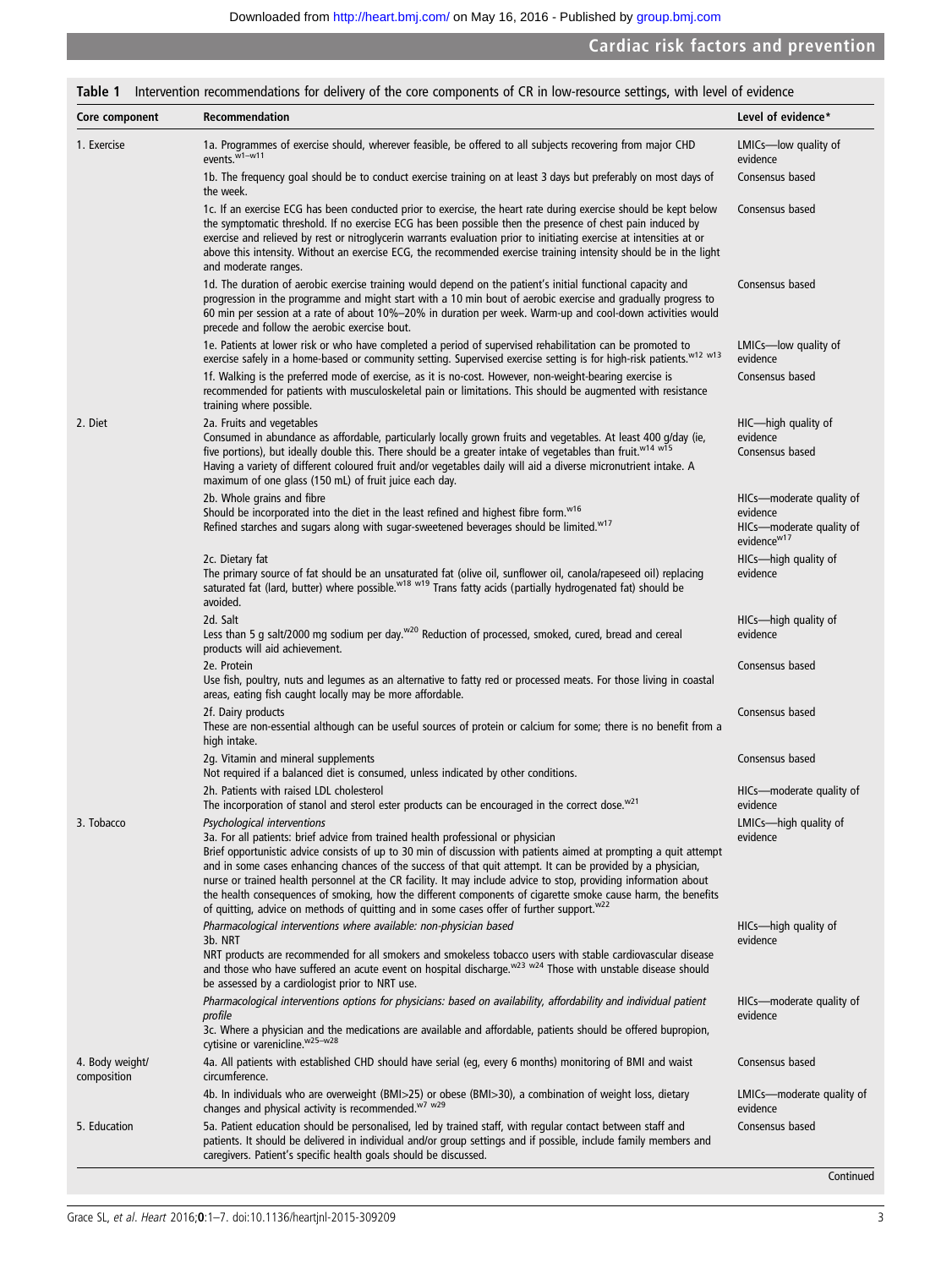| Table 1 Continued                 |                                                                                                                                                                                                                                                                                                                                                                                                                                                                                                                                                                                                                                                                                                                                                           |                                                                                                                                                             |  |
|-----------------------------------|-----------------------------------------------------------------------------------------------------------------------------------------------------------------------------------------------------------------------------------------------------------------------------------------------------------------------------------------------------------------------------------------------------------------------------------------------------------------------------------------------------------------------------------------------------------------------------------------------------------------------------------------------------------------------------------------------------------------------------------------------------------|-------------------------------------------------------------------------------------------------------------------------------------------------------------|--|
| Core component                    | Recommendation                                                                                                                                                                                                                                                                                                                                                                                                                                                                                                                                                                                                                                                                                                                                            | Level of evidence*                                                                                                                                          |  |
|                                   | 5b. The aim of education should be to influence health beliefs, to elicit positive emotions, to increase optimism<br>about the possibility of change and to heighten the salience of personal experience or other evidence supporting<br>self-efficacy.                                                                                                                                                                                                                                                                                                                                                                                                                                                                                                   | Consensus based                                                                                                                                             |  |
|                                   | 5c. In addition to education on physical activity, risk factor control, smoking cessation and drug treatment<br>(where feasible), dietary education should be given in terms of food not nutrients, at an appropriate level, in<br>order to facilitate informed healthy choices. Advice should be adapted to meet the specific needs of the patient<br>in the context of his/her family, taking into account factors such as age, culture and lifestyle. For maximum<br>benefit, any targets should be realistic for the longer-term to ensure life-long maintenance.                                                                                                                                                                                     | Consensus based                                                                                                                                             |  |
| 6. Mental health                  | 6a. Where CR programmes have access to healthcare professionals capable of: (1) undertaking diagnostic<br>interviews for depression and (2) providing collaborative, stepped depression treatment for those with a positive<br>diagnosis, patients should be screened for depression.                                                                                                                                                                                                                                                                                                                                                                                                                                                                     | Consensus based                                                                                                                                             |  |
|                                   | 6b. Patients who receive a positive depression diagnosis should be encouraged to adhere to CR to achieve the<br>mental health benefits. W30-W32                                                                                                                                                                                                                                                                                                                                                                                                                                                                                                                                                                                                           | LMICs—moderate quality of<br>evidence                                                                                                                       |  |
|                                   | 6c. Depression treatment, with antidepressants and/or pharmacotherapy should be based on patient preference<br>and availability. Response to therapy should be monitored, and stepped where inadequate symptom reduction is<br>achieved. <sup>w33</sup>                                                                                                                                                                                                                                                                                                                                                                                                                                                                                                   | HIC—moderate quality of<br>evidence<br>Consensus based                                                                                                      |  |
|                                   | Treatment should be communicated with the CR team.<br>6d. CR programmes should offer stress management, where a trained healthcare provider is available. <sup>w34</sup>                                                                                                                                                                                                                                                                                                                                                                                                                                                                                                                                                                                  | HICs-moderate quality of                                                                                                                                    |  |
|                                   |                                                                                                                                                                                                                                                                                                                                                                                                                                                                                                                                                                                                                                                                                                                                                           | evidence                                                                                                                                                    |  |
| 7. Return to work                 | 7a. All CR patients should undergo assessment of occupational type, employment status and desired<br>occupational status.                                                                                                                                                                                                                                                                                                                                                                                                                                                                                                                                                                                                                                 | Consensus based                                                                                                                                             |  |
|                                   | 7b. Patients with physically demanding occupations or jobs involving public safety should undergo risk<br>evaluation prior to return to work. Where available, treadmill testing is recommended as the modality of choice<br>for exercise assessment, to ascertain ischaemic threshold, and electrical instability. The 6 min walk test is a viable<br>alternative where resources do not permit treadmill testing.                                                                                                                                                                                                                                                                                                                                       | Consensus based                                                                                                                                             |  |
|                                   | 7c. Low-risk individuals are those with no angina symptoms and with good functional status (able to perform >7<br>METS of work). These patients can return to work within 2 weeks of their event, preferably with some initial CR<br>programming and a plan for ongoing contact and support. <sup>w35</sup>                                                                                                                                                                                                                                                                                                                                                                                                                                               | HICs-moderate quality of<br>evidence                                                                                                                        |  |
| 8. Lipids                         | 8a. All patients with established CHD should have baseline and subsequent (eg, every 3-6 months) on treatment<br>lipid profile assessments where available.                                                                                                                                                                                                                                                                                                                                                                                                                                                                                                                                                                                               | Consensus based                                                                                                                                             |  |
|                                   | 8b. A combination of lifestyle modifications (including dietary changes and physical activity) and<br>pharmacotherapy (where available and affordable) is recommended for all patients. <sup>w29 w36</sup>                                                                                                                                                                                                                                                                                                                                                                                                                                                                                                                                                | LMICs—moderate quality of<br>evidence                                                                                                                       |  |
|                                   | 8c. Statin therapy, unless contraindicated (in patients with known allergic reactions to statins, active liver disease,<br>as well as in pregnant and lactating women), is warranted for all patients with established CHD, regardless of<br>capacity to test for baseline lipid levels. Absence of blood draw should not be a barrier to prescription of statins.<br>Type and dose of statin is dependent on region/country-specific cost-effectiveness analysis, availability and<br>affordability. Ideally, this should be titrated to achieve a target LDL-C of <70 mg/dL, $^{w37}$ or to achieve $\geq$ 50%<br>reduction in baseline LDL-C. <sup>w38</sup>                                                                                           | HICs—high quality of<br>evidence                                                                                                                            |  |
| 9. Hypertension control           | 9a. All people who have CHD and heart failure are recommended to have BP assessed at initial CR sessions.<br>Where feasible, multiple BP readings including out of office BP readings (readings in community settings,<br>pharmacies, home) should be used to supplement readings performed in CR sessions. People with high readings<br>assessed in a quiet, comfortable environment (ie, $\geq$ 140/90 mm Hq) at two or more visits can be diagnosed with<br>hypertension, while hypertensive urgencies and emergencies are diagnosed immediately. People on treatment for<br>hypertension with BP readings <140/90 mm Hg are also considered to have hypertension. <sup>w39</sup>                                                                      | HICs-moderate quality of<br>evidence                                                                                                                        |  |
|                                   | 9b. Lifestyle behaviour advice for people with hypertension as outlined previously in this document is a core<br>aspect of hypertension management. <sup>w29 w36</sup>                                                                                                                                                                                                                                                                                                                                                                                                                                                                                                                                                                                    | LMICs—moderate quality of<br>evidence                                                                                                                       |  |
|                                   | 9c. Where available, antihypertensive medications, outlined in the cardioprotective point below should be used in<br>specific clinical circumstances (eg, ACE inhibitors in heart failure).                                                                                                                                                                                                                                                                                                                                                                                                                                                                                                                                                               | See point 10                                                                                                                                                |  |
|                                   | 9d. Achieving the target BP (<140/90 mm Hg) should be the primary clinical focus. <sup>w40-w43</sup> Diuretic is often the<br>most affordable and accessible antihypertensive medication. BP control generally requires more than one drug<br>and when three or more drugs are required, barring contraindication, one should be a diuretic. <sup>w40-w42</sup> w44-w46                                                                                                                                                                                                                                                                                                                                                                                   | HICs-moderate quality of<br>evidence                                                                                                                        |  |
|                                   | 9e. In people with heart failure, an aldosterone antagonist is indicated where available and affordable. <sup>w40-w42</sup><br>w44 w46                                                                                                                                                                                                                                                                                                                                                                                                                                                                                                                                                                                                                    | HICs-moderate quality of<br>evidence                                                                                                                        |  |
|                                   | 9f. In people with heart failure, a non-dihydropyridine calcium channel blockers should not be used. w40-w42 w44<br>w46                                                                                                                                                                                                                                                                                                                                                                                                                                                                                                                                                                                                                                   | HICs-moderate quality of<br>evidence                                                                                                                        |  |
|                                   | 9g. In people with CHD, hypotension and reducing diastolic pressure below 60 mm Hg should be avoided.<br>Therefore, short-acting potent oral agents like nifedipine capsules should not be used. <sup>w40 w43 w46-w48</sup>                                                                                                                                                                                                                                                                                                                                                                                                                                                                                                                               | HICs—moderate quality of<br>evidence                                                                                                                        |  |
| 10. Cardioprotective<br>therapies | Access to cardioprotective therapies can be limited in LMICs. The recommendations below are only pertinent to<br>regions where these medications are available, affordable and accessible. Unless there is a specific<br>contraindication, history of allergy or definite history of intolerance, the following cardioprotective medications<br>should be prescribed universally in specific scenarios as described below:<br>10a. Antiplatelet therapy<br>10.a1 Low-dose aspirin in doses from 75 to 150 mg a day is recommended for all patients with a history of CHD,<br>including those who have been revascularised. <sup>w49</sup><br>10.a2 Higher doses of aspirin have not demonstrated greater clinical benefit, and they increase the risk for | 10.a1 HICs-moderate level<br>of evidence<br>10.a2 HICs-moderate level<br>of evidence<br>10.a3 HICs-moderate<br>quality of evidence<br>10.a4 Consensus based |  |
|                                   | gastrointestinal bleeding or ulcers. For patients intolerant or allergic to aspirin, clopidogrel at a dose of 75 mg a<br>day can be used. <sup>w49</sup>                                                                                                                                                                                                                                                                                                                                                                                                                                                                                                                                                                                                  |                                                                                                                                                             |  |

**Continued**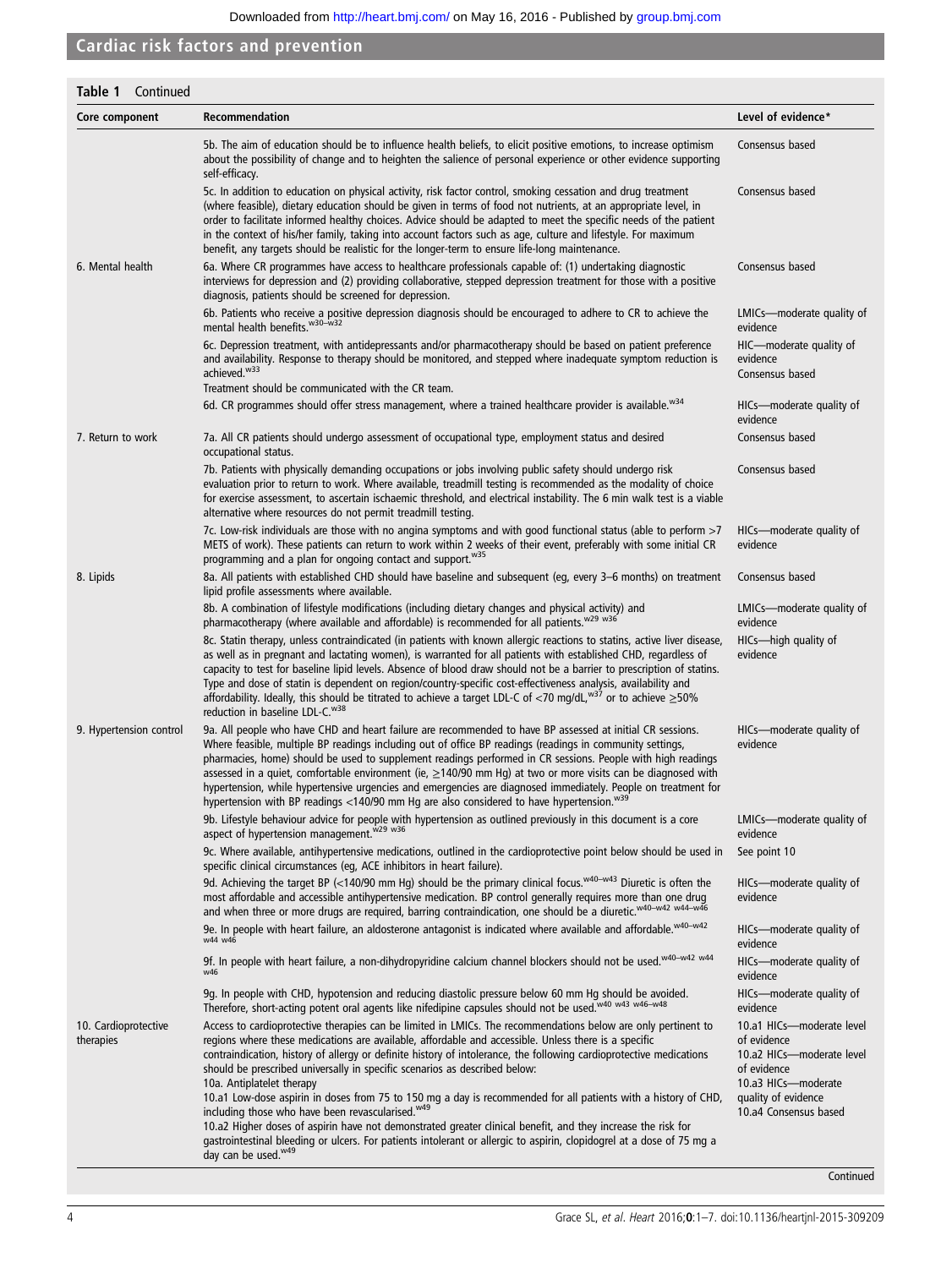| Core component | <b>Recommendation</b>                                                                                                                                                                                                                                                                                                                                                                                                                                                                            | Level of evidence*                                                                   |
|----------------|--------------------------------------------------------------------------------------------------------------------------------------------------------------------------------------------------------------------------------------------------------------------------------------------------------------------------------------------------------------------------------------------------------------------------------------------------------------------------------------------------|--------------------------------------------------------------------------------------|
|                | 10.a3 Dual antiplatelet therapy (aspirin plus clopidogrel or equivalent) is indicated in patients undergoing<br>percutaneous coronary revascularisation with stents and is recommended for 1 year if they received a<br>drug-eluting stent or for at least 3 months if they received a bare metal stent. <sup>w50</sup><br>10.a4 Dual antiplatelet therapy is also recommended in patients with a history of recurrent coronary events<br>despite appropriate medical therapy including aspirin. |                                                                                      |
|                | 10b. ACE inhibitors<br>10b.1 ACE inhibitors are recommended in all patients with type 1 or type 2 diabetes mellitus, in patients with a<br>left ventricular ejection fraction of <40% even in the absence of coronary or atherosclerotic vascular disease, and<br>in patients with a recent anterior myocardial infarction <sup>w51</sup><br>10b.2 Angiotensin receptor blockers should also be considered. <sup>w52</sup>                                                                       | 10b.1 HICs-moderate level<br>of evidence<br>10b.2 HICs-moderate level<br>of evidence |
|                | 10c. B-Blockers<br>β-Blockers are indicated in all patients after an ST elevation or non-ST elevation myocardial infarction, in patients<br>with documented ischaemia or clinical angina, and in patients with a left ventricular ejection fraction below<br>40%, even in the absence of coronary disease. <sup>1051</sup>                                                                                                                                                                       | HICs-high level of evidence                                                          |
|                | 10d. Statins<br>Statins are recommended in every patient with CHD regardless of pre-CR lipid values. Further details on the use<br>of lipid-lowering therapy are provided in section 8.<br>10e. Patient education and counselling shall be provided to optimise patient medication adherence. <sup>w53</sup>                                                                                                                                                                                     | HICs-high level of evidence                                                          |

\*References found in online supplementary file 2.<br>BMI, body mass index; BP, blood pressure; CHD, coronary heart disease; CR, cardiac rehabilitation; HICs, high-income countries; LDL, low-density lipoprotein; LMICs, low/mid countries; METS, metabolic equivalents; NRT, nicotine replacement therapy.

exercise programmes (eg, walking or cycling if the patient has their own bicycle) provides the most practical option. However, low-cost options to facilitate all forms of exercise training and monitoring of physical activity are available (eg, resistance bands, 'home-made' weights, gym/yoga mats and low-cost pedometers).

#### Basic exercise facility

To optimise affordability, unsupervised exercise is recommended where possible. However, the CR centre will likely be based in a basic facility, to enable initial assessment and training of new or high-risk patients. This facility can be located in a village or community (eg, local meeting place, hall, place of worship, school or field) and could be staffed by a trained community health worker or preferably a healthcare professional. Minimal equipment is needed, with a sphygmomanometer with stethoscope, a watch to measure heart rate, charts and simple recording equipment suggested. Weather conditions, altitude, pollution and general safety of the area are important considerations. Walking programmes and callisthenics, stretching, core stability and other light exercise (eg, resistance bands) can easily be undertaken at a basic exercise facility. Personnel should have at least basic life saving training, and it is strongly recommended that an automated external defibrillator is present, where possible.

# Principles of exercise training

The principles of exercise training in low-resource settings are similar to those in well-resourced settings. However, as it is recognised that in many MICs patients use the exercise mode of walking in their daily work or as their main means of transport, further aerobic training might not be warranted in these cases and the exercise prescription could, therefore, be adjusted to include other components of physical activity. Exercise rehabilitation should be patient-centred, based on patients' clinical status as determined during the pre-exercise assessment, personal preferences, with particular regard to baseline functional capacity. It is also important that the practitioner advises the appropriate exercise prescription for the appropriate stage of the disease and disability. The objective of exercise training in this setting is to limit the physiological and psychological effects

of cardiovascular disease, control cardiac symptoms, decrease physiological limitations and improve physical capacity through specific exercise therapy.

#### Frequency of exercise

The frequency goal should be to conduct exercise training at least 3, but preferably most days of the week. Once safety has been established, patients should be encouraged to exercise at home or outside the programme, to optimise economic efficiency.

#### Intensity of exercise

Exercise intensity should particularly be patient-centred and it is important that besides expected breathlessness of exercise, the patient remains asymptomatic during and after the exercise session. Many patients can be taught to monitor their own heart rate during exercise. If an exercise ECG has been conducted prior to exercise, the heart rate during exercise should be kept below the symptomatic threshold. If no exercise ECG is possible, then the presence of chest pain induced by exercise and relieved by rest or nitroglycerin is sufficient for the diagnosis of myocardial ischaemia, and this intensity of exercise should be avoided. A useful measure of exercise intensity, particularly in low-resourced settings, is a rating of perceived exertion which can be measured using the 20-point Borg scale.<sup>[23](#page-6-0)</sup> Exercise should be performed at an intensity of 11–16 on this scale.

#### Type of exercise

The type of exercise conducted would depend on the functional capacity of the patient (eg, weight bearing vs non-weight bearing exercise), and the equipment available at the exercise facility, home or community setting. However, the components of exercise training should include: aerobic exercise training (ie, rhythmic, large muscle exercise of both upper and lower limbs that increases heart rate), resistance training, flexibility training, balance or proprioceptive training and core stability training. Walking programmes provide the most basic, inexpensive and effective form of exercise training. Dance and controlled games such as soccer are low-cost, and have been successfully used in CR in low-resource settings. $24$  CR providers should consider culturally appropriate exercises in their region.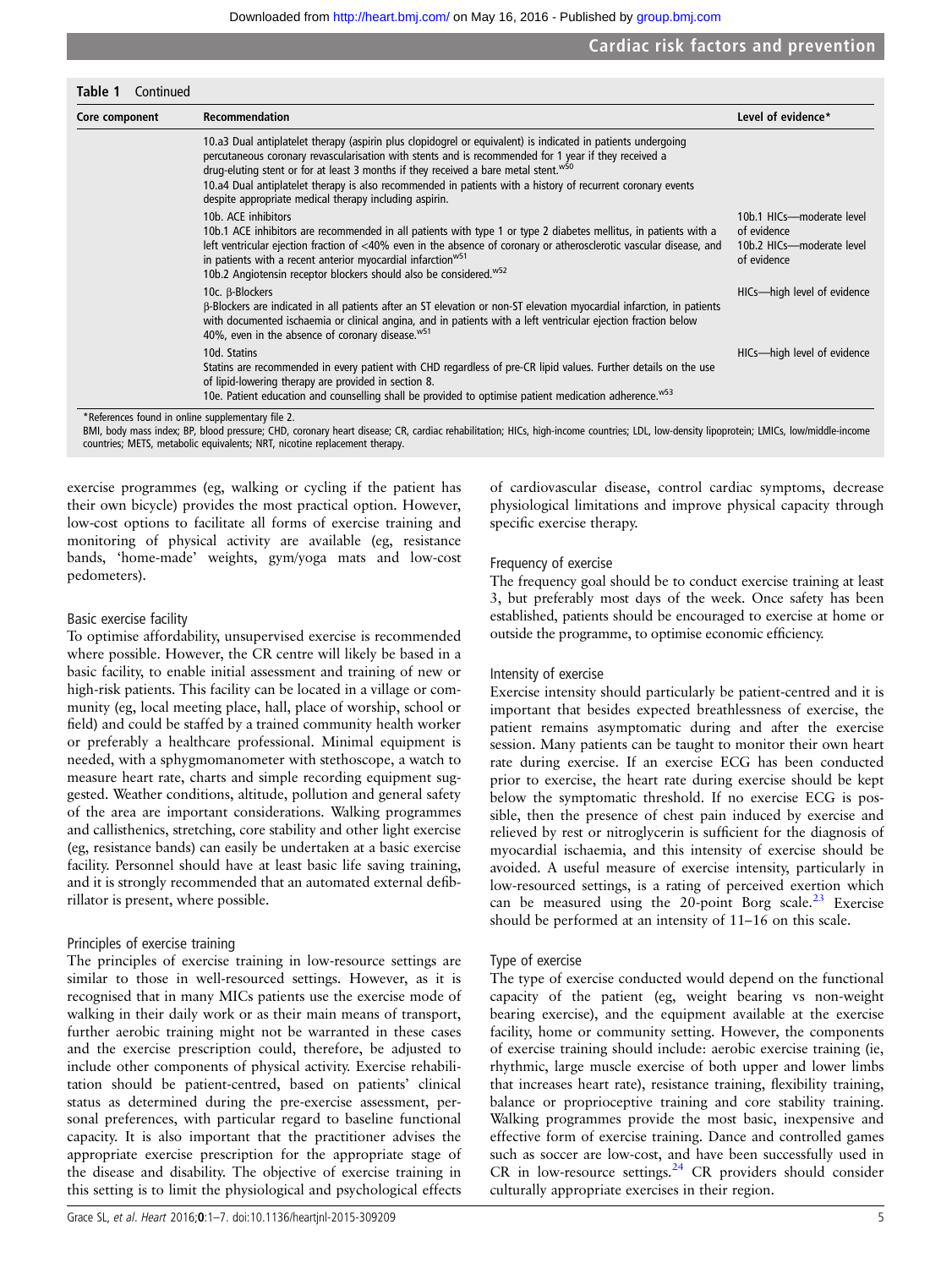Resistance training is an important component of exercise in patients with CHD, to facilitate necessary muscle strength to perform activities of everyday living (eg, carrying wood, water or groceries), and prevent and manage type 2 diabetes and osteoporosis.<sup>[25](#page-6-0)</sup> Briefly, resistance training can be performed with elastic bands, small weights or other objects, or using the patients' own body weight. More than one muscle group, as well as agonist and antagonist muscle groups should be targeted. The initial load or resistance should be able to be lifted, pulled or pushed without difficulty, and allow 10–15 repetitions of the exercise without the patient straining. Eight to 10 exercises of the major muscle groups should be performed on 2–3 days of the week with at least 48 h separating training sessions for the same muscle group. Detailed resistance training guidelines for patients with CHD and heart failure (HF) are available. $^{25}$  $^{25}$  $^{25}$ 

#### Duration of exercise

The duration of aerobic exercise training would depend on the patient's initial functional capacity and progression in the programme. It might start with a 10 min bout of aerobic exercise, and gradually progress to 60 min per session at a rate of about 10%–20% per week. Warm-up and cool-down activities would precede and follow the aerobic exercise bout.<sup>13</sup>

# Monitoring of exercise training

Besides monitoring of patient's exercise intensity, programme staff should closely monitor the patient's signs and symptoms prior to and during exercise to determine if exercise should be discontinued. These symptoms or signs include: patient feeling ill or febrile prior to exercise, musculoskeletal pain, excessive fatigue or any symptoms of exercise intolerance, failure of heart rate and BP increase during exercise, symptomatic arrhythmia or ischaemia. Furthermore, any change of the patient's medication (where available) should be documented.

The minimum equipment for monitoring would include a watch/stopwatch, sphygmomanometer, charts for patient's to rate dyspnoea or rating of perceived exertion, as well as a log book to chart exercise attendance, duration of exercise and heart rate.

#### Reassessment and evaluation

Reassessment, audit and evaluation are also considered core components of CR. The goal is to test whether patients are meeting treatment targets at programme completion and have made significant changes through their participation.

Given that many recommendations for CR delivery herein are based on evidence stemming from HICs or consensus, the writing panel particularly encourages evaluation wherever these recommendations are applied. Indeed, the ICCPR plans to undertake field and feasibility tests of this model in future, using low-cost assessment tools, to inform future iterations of this consensus statement. If feasible, incorporation of a control or comparison group, and randomisation of participants to the consensus model versus a comparison group should be built into the evaluation design. It is hoped that in future all recommendations will be based on evidence from the MIC setting.

# Adaptation of CR model for greater reach and affordability

Herein a comprehensive model for CR delivery in low-resource settings has been initially proposed. Similar to the 'Secondary Prevention for All in Need' model previously forwarded, $^{26}$  $^{26}$  $^{26}$  the model is conceived as menu-based and flexible to be applicable in a variety of lower-income contexts and regions.

Given there are large variations in the levels of healthcare resources available in low-resource settings, the recommendations should be implemented as possible. Implementation will depend upon the health system structure of each country, as well as availability and type of trained healthcare providers.<sup>2</sup>

There is now ample evidence that CR is equivalently effective in HICs whether it is delivered in a formal facility or through a home-based model.<sup>[19](#page-6-0)</sup> Clearly, CR delivery without requirement for a facility and the associated costs would be most feasible in low-resource settings. CR could be adapted to be more feasibly delivered through community, the home, the internet/mobile technology and within primary care settings.<sup>[19 28](#page-6-0)</sup>

# **CONCLUSION**

CR remains insufficiently implemented in current clinical prac-tice, whether in high or MICs.<sup>[4](#page-6-0)</sup> According to the WHO report on CR in LMICs, all patients with CHD in all countries should have access to CR, and healthcare providers and patients and their families should be aware of CR. CR programmes, of a scope consistent with the available resources in each country, need to be part of every healthcare system. $1<sup>6</sup>$ 

Political commitment and accountability are needed to achieve broad delivery of CR services in MICs. There are too few examples where CR is a sustained health priority on the national health agenda of an MIC.<sup>29</sup> Well-planned and organised advocacy programmes, including meetings and dissemination of targeted reports that highlight the importance of CR from an economic, social, developmental and health standpoint, may convince policy-makers to consider CR programmes among their priorities. Strong collaboration is needed between academic groups working in CR with their counterparts in Ministries of Health as well as Finance, the private sector and other-related parts of the healthcare system.

Identification of where CR programmes exist, and supporting these programmes to secure further resources and expand is tantamount. Then, developing national CR recommendations, based on the statement herein but tailored to the local situation, will greatly facilitate implementation.

# Key messages

#### What is already known on this subject?

- ▸ Cardiac rehabilitation (CR), a comprehensive outpatient chronic disease management programme, has been established as cost-effective in high-resource settings.
- $\triangleright$  CR delivery in unsupervised settings such as the home and community has been shown to be as effective in mitigating mortality and morbidity as traditional supervised delivery.

#### What might this study add?

- $\blacktriangleright$  Each of the core components of cardiac rehabilitation (CR), namely assessment, lifestyle and medical risk factor management, patient education and return to work, can be delivered in more affordable and practical ways.
- ▸ In low-resource settings, CR may be more feasibly delivered by non-physician health workers, in non-clinical settings.

#### How might this impact on clinical practice?

 $\triangleright$  Delivery of cardiac rehabilitation using the approaches proffered herein could result in greater reach while maintaining benefit, and hence mitigate the epidemic of cardiovascular diseases in lower-resource settings.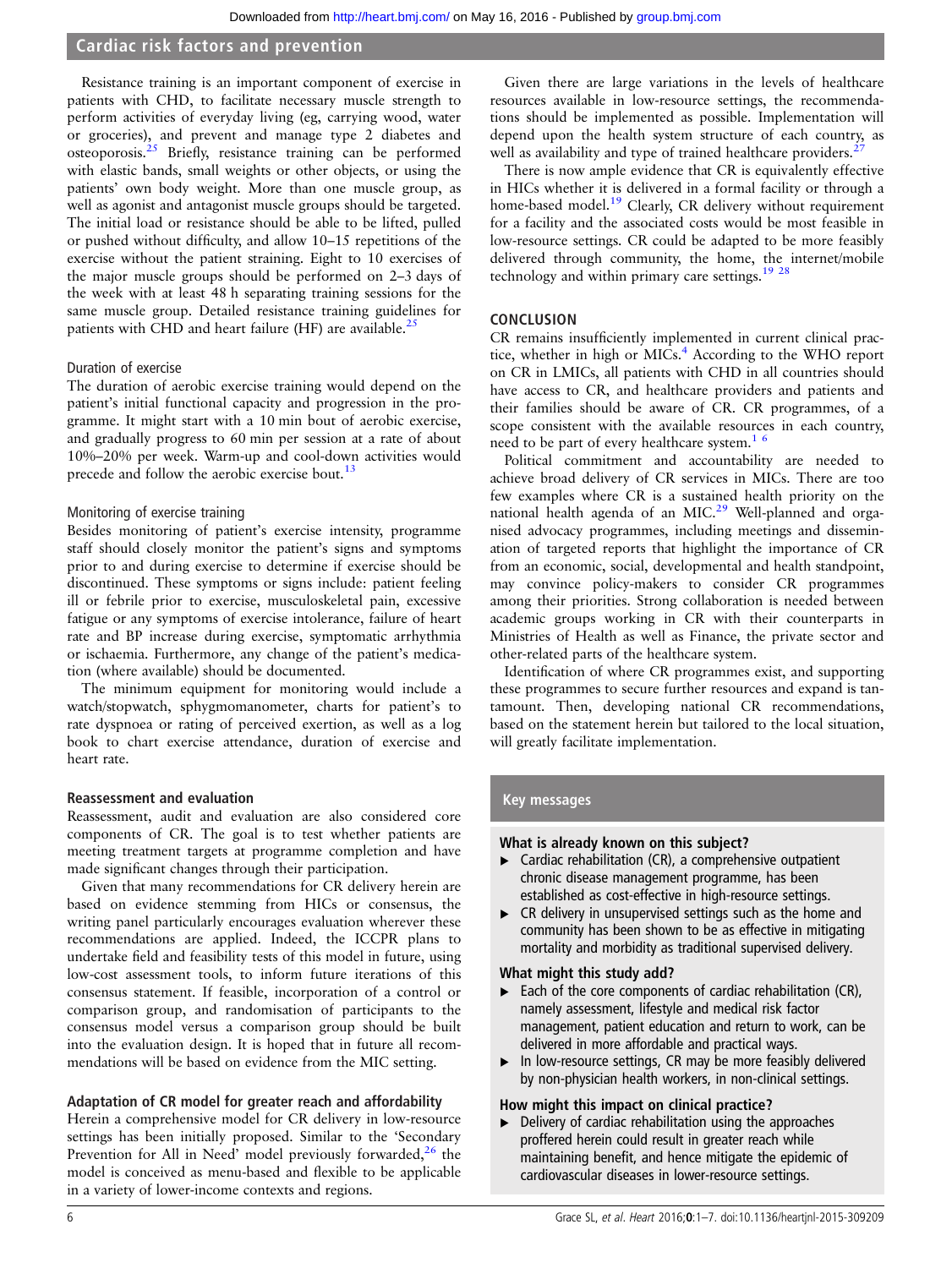#### <span id="page-6-0"></span>Author affiliations <sup>1</sup>

<sup>1</sup> Faculty of Health, School of Kinesiology and Health Science, York University, and Toronto Rehabilitation Institute, University Health Network, Toronto, Ontario, Canada

<sup>2</sup>School of Health Policy and Management, York University, Toronto, Ontario, Canada

<sup>3</sup> Rehabilitation and Sports Medicine, Sir H. N. Reliance Foundation Hospital, Mumbai, India

4 Imperial College, Cambridgeshire, UK

<sup>5</sup>Libin Cardiovascular Institute of Alberta, University of Calgary, Calgary, Alberta, Canada

<sup>6</sup>Institute of Sport and Exercise Medicine (SEM), Faculty of Medicine and Health Sciences, University of Stellenbosch, Cape Town, South Africa

<sup>7</sup> Department of Exercise Sciences, Faculty of Kinesiology and Physical Education, University of Toronto, Toronto, Ontario, Canada

<sup>8</sup>College of Health Sciences, University of Wisconsin-Milwaukee, Milwaukee, Wisconsin, USA

<sup>9</sup>Research Division, Public Health Foundation of India, ISID Campus, New Delhi,

India<br><sup>10</sup>Department of Cardiology, National University Heart Centre Singapore, Singapore <sup>11</sup>Cardiovascular Health Clinic and Cardiometabolic Program, Mayo Clinic, Rochester, Minnesota, USA<br><sup>12</sup>Chronic Diseases Prevention and Management, NCD, WHO, Geneva, Switzerland

<sup>13</sup>UHN Cardiovascular Prevention and Rehabilitation Program, Toronto, Ontario, Canada<br><sup>14</sup>Heart Center, People Hospital of Peking University, Beijing, China

<sup>15</sup>Isfahan Cardiovascular Research Center, Cardiovascular Research Institute, Isfahan University of Medical Sciences, Isfahan, Iran

#### Twitter Follow Tee Yeo [@TJ\\_Yeo](http://twitter.com/TJ_Yeo)

Acknowledgements We gratefully thank the following Advisory Panel for their thorough review of the manuscript: John Buckley, PhD, Chair of Consensus Statement Advisory Panel, Chair of ICCPR; Professor, Department of Clinical Sciences, University of Chester, UK; Ana Mola, PhD, Director of Care Transitions and Population Health Management. NYU Medical Langone Medical Center; Lis Neubeck, PhD, Senior Lecturer, Sydney Nursing School, Charles Perkins Centre, University of Sydney; Nana Pogosova, MD, Professor of Cardiology, Head of the Federal Health Center and Department of Non-communicable Diseases Prevention. National Research Center for Preventive Medicine/Russia; Rod Taylor, PhD, Professor and Chair of Health Services Research, University of Exeter Medical School, Veysey Building, Salmon Pool Lane, Exeter, UK; Rajesh Vedanthan, MD MPH, Assistant Professor, Zena and Michael A. Wiener Cardiovascular Institute, Department of Medicine, Department of Population Health Science and Policy, Icahn School of Medicine at Mount Sinai, New York, USA. We also extend our sincere thanks to Maureen Pakosh, MISt for undertaking the literature search supporting this statement and Raquel Marinho, MSc for undertaking the literature review and appraisal. We also thank Marcelo Orias, MD and Daniel Lemogoun MD for their review and comment on the hypertension sections.

Contributors SLG and NS cochaired the writing panel, including developing the statement outline and selecting section authors. They serve as guarantors of the work. SM provided oversight and knowledge translation expertise. All other authors considered the identified literature in their areas, and drafted a corresponding section of the recommendations. KIT-A also formatted the manuscript and references. SLG revised the draft for important intellectual content. All authors approve the final version of the manuscript.

#### Competing interests None declared.

Provenance and peer review Not commissioned; externally peer reviewed.

Open Access This is an Open Access article distributed in accordance with the Creative Commons Attribution Non Commercial (CC BY-NC 4.0) license, which permits others to distribute, remix, adapt, build upon this work non-commercially, and license their derivative works on different terms, provided the original work is properly cited and the use is non-commercial. See: [http://creativecommons.org/](http://creativecommons.org/licenses/by-nc/4.0/) [licenses/by-nc/4.0/](http://creativecommons.org/licenses/by-nc/4.0/)

#### REFERENCES

- World Health Organization. Global action plan for the prevention and control of noncommunicable diseases 2013–2020. Geneva: World Health Organization, 2013.
- 2 Anderson L, Oldridge N, Thompson DR, et al. Exercise-based cardiac rehabilitation for coronary heart disease. Cochrane systematic review and meta-analysis. [J Am Coll](http://dx.doi.org/10.1016/j.jacc.2015.10.044) [Cardiol](http://dx.doi.org/10.1016/j.jacc.2015.10.044) 2016;67:1–12.
- 3 Korenfeld Y, Mendoza-Bastidas C, Saavedra L, et al. Current status of cardiac rehabilitation in Latin America and the Caribbean. [Am Heart J](http://dx.doi.org/10.1016/j.ahj.2009.06.020) 2009;158:480-7.
- 4 Turk-Adawi K, Sarrafzadegan N, Grace SL. Global availability of cardiac rehabilitation. [Nat Rev Cardiol](http://dx.doi.org/10.1038/nrcardio.2014.98) 2014;11:586–96.
- 5 Cortes-Bergoderi M, Lopez-Jimenez F, Herdy AH, et al. Availability and characteristics of cardiovascular rehabilitation programs in South America. [J Cardiopulm Rehabil Prev](http://dx.doi.org/10.1097/HCR.0b013e318272153e) 2013;33:33–41.
- 6 World Health Organization. Rehabilitation after cardiovascular diseases, with special emphasis on developing countries: report of a WHO committee. Geneva: WHO, 1993.
- 7 Jaeschke R, Guyatt GH, Dellinger P, et al. Use of GRADE grid to reach decisions on clinical practice quidelines when consensus is elusive. **[BMJ](http://dx.doi.org/10.1136/bmj.a744)** 2008;337: a744.
- Oldridge N. Exercise-based cardiac rehabilitation in patients with coronary heart disease: meta-analysis outcomes revisited. [Future Cardiol](http://dx.doi.org/10.2217/fca.12.34) 2012;8:729–51.
- 9 Wong WP, Feng J, Pwee KH, et al. A systematic review of economic evaluations of cardiac rehabilitation. [BMC Health Serv Res](http://dx.doi.org/10.1186/1472-6963-12-243) 2012;12:243.
- 10 Oldridge NB, Pakosh MT, Thomas RJ. Cardiac rehabilitation in low- and middle-income countries: a review on cost and cost-effectiveness. [Int Health](http://dx.doi.org/10.1093/inthealth/ihv047) 2016;8:77–82.
- 11 World Health Organization. Choosing Interventions that are Cost Effective [WHO-CHOICE]. Cost-effectiveness thresholds. 2007. [http://www.who.int/choice/](http://www.who.int/choice/costs/CER_thresholds/en/) [costs/CER\\_thresholds/en/](http://www.who.int/choice/costs/CER_thresholds/en/) (accessed 27 Oct 2015).
- 12 World Bank. World Development Indicators: Health Systems. [http://wdi.worldbank.](http://wdi.worldbank.org/table/2.15) [org/table/2.15](http://wdi.worldbank.org/table/2.15) (accessed 19 Jan 2016).
- 13 AACVPR. Guidelines for cardiac rehabilitation and secondary prevention programs. 5th edn. Champaign, IL: Human Kinetics, 2013.
- 14 Woodruffe S, Neubeck L, Clark RA, et al. Australian Cardiovascular Health and Rehabilitation Association (ACRA) core components of cardiovascular disease secondary prevention and cardiac rehabilitation 2014. [Heart Lung Circ](http://dx.doi.org/10.1016/j.hlc.2014.12.008) 2015;24:430–41.
- 15 The British Association for Cardiovascular Prevention and Rehabilitation. The BACPR Standards and Core Components for Cardiovascular Disease Prevention and Rehabilitation, 2012. [http://www.bacpr.com/resources/46C\\_BACPR\\_Standards\\_and\\_](http://www.bacpr.com/resources/46C_BACPR_Standards_and_Core_Components_2012.pdf) [Core\\_Components\\_2012.pdf](http://www.bacpr.com/resources/46C_BACPR_Standards_and_Core_Components_2012.pdf) (accessed 13 Feb 2015).
- 16 Stone JA, Arthur HM, Suskin N. Canadian guidelines for cardiac rehabilitation and cardiovascular disease prevention: translating knowledge into action. 3rd edn. Winnipeg, MB: Canadian Association of Cardiac Rehabilitation, 2009.
- 17 Piepoli MF, Corrà U, Adamopoulos S, et al. Secondary prevention in the clinical management of patients with cardiovascular diseases. Core components, standards and outcome measures for referral and delivery: a policy statement from the cardiac rehabilitation section of the European Association for Cardiovascular Prevention & Rehabilitation. Endorsed by the Committee for Practice Guidelines of the European Society of Cardiology. [Eur J Prev Cardiol](http://dx.doi.org/10.1177/2047487312449597) 2014;21:664-81.
- 18 Grace SL, Warburton DR, Stone JA, et al. International charter on cardiovascular prevention and rehabilitation: a call for action. [J Cardiopulm Rehabil Prev](http://dx.doi.org/10.1097/HCR.0b013e318284ec82) 2013;33:128–31.
- 19 Clark RA, Conway A, Poulsen V, et al. Alternative models of cardiac rehabilitation: a systematic review. [E Eur J Prev Cardiol](http://dx.doi.org/10.1177/2047487313501093) 2015;22:35-74.
- 20 Hancock K, Davidson PM, Daly J, et al. An exploration of the usefulness of motivational interviewing in facilitating secondary prevention gains in cardiac rehabilitation. [J Cardiopulm Rehabil Prev](http://dx.doi.org/10.1097/00008483-200507000-00004) 2005;25:200-6.
- 21 Rodrigues RCM, João TMS, Gallani MCBJ, et al. The "Moving Heart Program": an intervention to improve physical activity among patients with coronary heart disease. [Rev Lat Am Enfermagem](http://dx.doi.org/10.1590/S0104-11692013000700023) 2013;21:180–9.
- 22 World Health Organization. Prevention of recurrent heart attacks and strokes in low and middle income populations. Evidence-based recommendations for policy makers and health professionals. Geneva: WHO, 2003.
- 23 Borg G. Borg's perceived exertion and pain scales. Champaign: Illinois Human Kinetics, 1998.
- 24 Maskarinec GG, Look M, Tolentino K, et al. Patient perspectives on the Hula Empowering lifestyle adaptation study: benefits of dancing hula for cardiac rehabilitation. [Health Promot Pract](http://dx.doi.org/10.1177/1524839914527451) 2015;16:109-14.
- 25 Williams MA, Haskell WL, Ades PA, et al. Resistance exercise in individuals with and without cardiovascular disease: 2007 update: a scientific statement from the American Heart Association Council on Clinical Cardiology and Council on Nutrition, Physical Activity, and Metabolism. [Circulation](http://dx.doi.org/10.1161/CIRCULATIONAHA.107.185214) 2007;116:572–84.
- 26 Redfern J, Maiorana A, Neubeck L, et al. Achieving coordinated secondary prevention of coronary heart disease for all in need (SPAN). [Int J Cardiol](http://dx.doi.org/10.1016/j.ijcard.2010.08.046) 2011;146:1–3.
- 27 Sjöström-Strand A, Ivarsson B, Sjöberg T. Primary health care resources for rehabilitation and secondary prevention after myocardial infarction—a questionnaire survey. [Scand J Caring Sci](http://dx.doi.org/10.1111/j.1471-6712.2012.01025.x) 2013;27:260-6.
- 28 Beatty AL, Fukuoka Y, Whooley MA. Using mobile technology for cardiac rehabilitation: a review and framework for development and evaluation. [J Am Heart](http://dx.doi.org/10.1161/JAHA.113.000568) [Assoc](http://dx.doi.org/10.1161/JAHA.113.000568) 2013;2:e000568.
- 29 Sarrafzadegan N, Kelishadi R, Esmaillzadeh A, et al. Do lifestyle interventions work in developing countries? Findings from the Isfahan Healthy Heart Program in the Islamic Republic of Iran. [Bull World Health Organ](http://dx.doi.org/10.2471/BLT.07.049841) 2009;87:39–50.